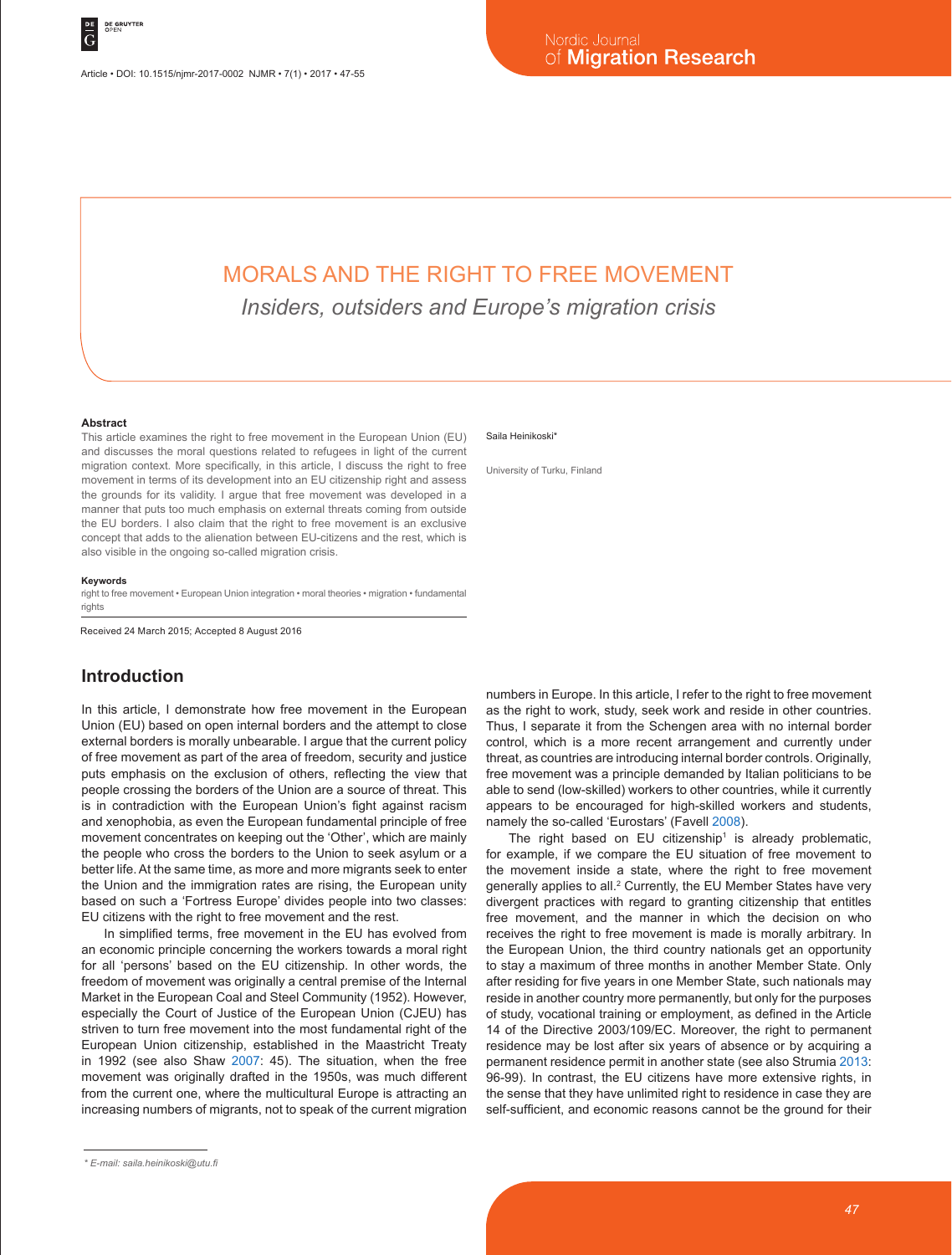expulsion from a Member State. However, some countries (such as Italy) have interpreted the requirement of self-sufficiency provided in the EU Free Movement Directive to mean that a person must have a certain level of wage, social insurance and sufficient housing; and lack of registration after three months is considered as a security issue justifying expulsion (see e.g. Domnar 2009: 36).

The structure of the article is as follows: firstly, I have outlined how the free movement norms progressively developed from an economic principle to the fundamental right of the EU citizens, namely the 'insiders'. Currently, the right to free movement is a fundamental right stipulated in the European Union Charter of Fundamental Rights, and its legal evolution from an economic principle to a fundamental right is discussed in the article.

Second, I have outlined the relation of the area of free movement to the question of 'outsiders' in terms of the policies of Schengen (removal of border controls) and Dublin (asylum applications). Although the Common European Asylum System (CEAS) is established, there are still diverging practices. The CEAS sets out binding provisions for receiving and processing asylum applications and criteria for international protection, but the interpretation is not similar in all countries. Instead of focusing on the legal conditions of asylum, this article focuses on how the free movement policies connect to common immigration and asylum policies.

In the third section of the article, I have discussed the moral responsibility towards refugees. I have not outlined the legislation concerning refugees, such as the 1951 Refugee Convention – the feasibility of which has also been questioned by some European politicians (e.g. Kingsley 2016). Instead, I have concentrated on the question of the states' responsibility to accept refugees in Europe and utilized moral views discussing open borders that highlight the problems related to refugee questions.

# **The evolution of the right to free movement with an economic logic**

Free movement is related to the general discussion about global  $justice - an issue that is becoming increasingly acute with people$ crossing the external borders of the Union, and then being able to move freely without internal border controls. Hence, we have to differentiate the two issues related to free movement. First, there is the right to free movement of the EU citizens, including the right of residence and the right to social security. The second issue is the possibility of everyone in the Schengen area to physically cross the internal borders without border control. Currently, some internal border controls have been re-established due to uncontrolled number of migrants, but in general, once a person has entered the Schengen area, no systematic border controls apply.3

The understanding of free movement, as there is an absence of border controls, is what that has been put under scrutiny in the European Union during the migration crisis, while the right of EU citizens to move and reside in other Member States is generally accepted, although there are doubts with regard to the social security of EU movers. Free movement and social benefits of EU citizens were also a major decision for Britain to vote for leaving the European Union in June 2016. When I discuss the right to free movement, I am thus referring to the right of EU citizens. For the sake of simplicity, I have employed the term 'EU citizens', although the citizens of EEA countries (Iceland, Liechtenstein and Norway) and the long-term residents also have a right to free movement (in a limited form). Even though people entering the Union have the possibility to cross

borders, they do not thus have the right to free movement as the EU citizens have. In addition, if they have been registered as asylumseekers in one country, they may be returned to that country based on the Dublin Regulation of the Union as discussed below (see also Sidorenko 2007: 51-57). However, the states are not obliged to return them, and the entire Dublin system has also been deemed unfair and unsustainable by some authors (e.g., Carrera & Guild 2015). The Schengen and Dublin systems are discussed in the following section, while the present one focuses on the right to free movement of EU citizens.

Although currently included in the Charter of Fundamental Rights of the European Union, the origin of the right to free movement is in the economic integration, founded in the Treaty establishing the European Coal and Steel Community (ECSC) in 1951. Its Article 69 states that:

The Member States bind themselves to renounce any restriction based on nationality against the employment in the coal and steel industries of workers of proven qualifications for such industries who possess the nationality of one of the Member States; this commitment shall be subject to the limitations imposed by the fundamental needs of health and public order (Article 69, Treaty establishing the European Coal and Steel Community 1951).

The emphasis on equal rights for workers in the founder states was thus a central principle already in the early stages of European integration. Free movement was something pushed forward by the Italian politicians of the time in particular, with the intention of enabling Italian workers to emigrate. However, they had to accept the restriction clause based on public health and order, which still exists in the EU legislation concerning free movement (Recchi 2013: 42; Maas 2007: 16). Thus, free movement was originally a principle aimed at creating a common market for the coal and steel industry in the 1950s, but it has been developed towards a more comprehensive principle inside the Union.

Free movement is the product of a supranational economic agreement, namely, the founding treaty of the European Coal and Steel Community, and later the Treaty establishing the European Economic Community (1957), which enlarged the right for workers in all fields. The more comprehensive character of the right was already visible in the 1960s, when politicians significantly enlarged this freedom with regulation 1612/68/EC to cover all persons and their family members. The role of the Court of Justice of the European Union (CJEU) was also considerable in this decision. The reason for this was that although the EEC Treaty discussed free movement of 'persons' in addition to services and capital, it was evident that the treaty referred to economic actors and not any persons (O'Keeffe 1998: 20-21). In addition, Joseph Weiler has argued that the Court of Justice has even contributed to the democratic deficit of the Union with the power taken in its case law, not based on EU Treaties (Weiler 2012: 137-164). It was also claimed that the construction of the 'Fortress Europe' began with the Council Regulation 1612/68, which defined free movement as a right of only Member State citizens (Ugur 1995: 977; Huysmans 2006: 66).

In this manner, one could argue that the right to free movement was constructed the other way around than most fundamental rights; there was first a legal right based on economic logic, which was later complemented with the status of fundamental right and the logic of freedom. However, the economic logic of free movement is still relevant in the current free movement legislation. Free movement was first a legal principle based on economic interests, and was later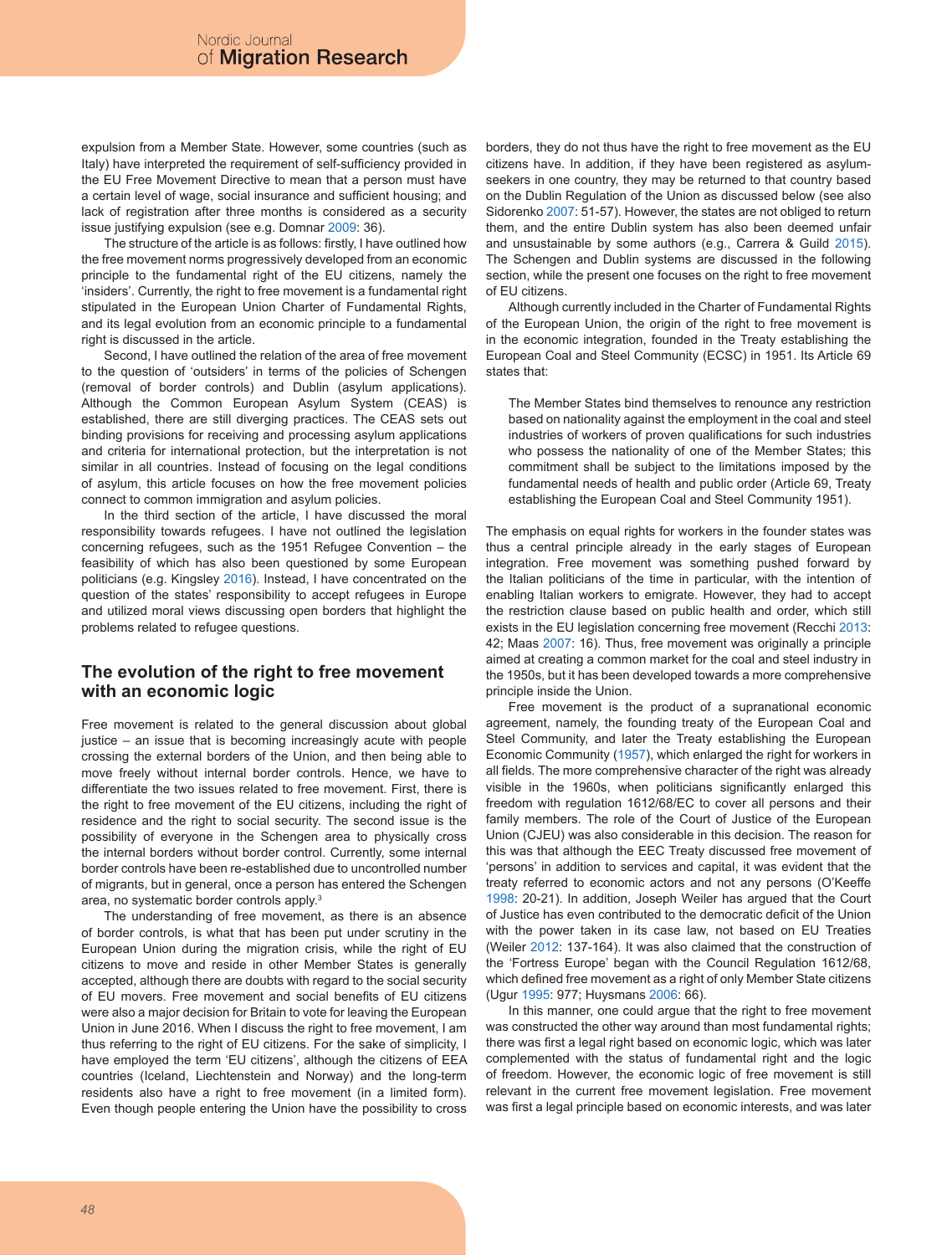a central individual right of the European Union citizenship created in the Treaty of Maastricht (1992). After that, the Treaty of Amsterdam (1997) centred on security issues related to free movement, and incorporated in the EU the legal framework of the Schengen area, in place since 1995. One of the recitals of the Amsterdam Treaty explicitly states the connection between security and free movement:

Resolved to facilitate the free movement of persons, while ensuring the safety and security of their people, by establishing an area of freedom, security and justice, in accordance with the provisions of this Treaty (Recital, Treaty of Amsterdam amending the Treaty on European Union 1997).

After the Amsterdam Treaty, the right to free movement became a legally binding fundamental right codified in the Charter of Fundamental Rights (Article 45, Freedom of movement and of residence) with the Lisbon Treaty signed in 2007, and enforced since 2009.4 The Charter of Fundamental Rights of the European Union states that 'Every citizen of the Union has the right to move and reside freely within the territory of the Member States' (Art. 45(1), Charter of Fundamental Rights of the European Union). The second paragraph adds that 'Freedom of movement and residence may be granted, in accordance with the Treaty establishing the European Community, to nationals of third countries legally resident in the territory of a Member State' (Art. 45(2), Charter of Fundamental Rights of the European Union), but it is thus not an automatic right. Indeed, the EU legislation only provides free movement for third country nationals who have the status of a long-term resident, which means that they have been resident in the EU for at least five years, as defined in the Directive 2003/109/EC.

The right to free movement is classified under Chapter V of the Charter concerning citizens' rights, further emphasizing it as a right of only EU citizens. Although the Charter was drafted in 2000, it only received its legal force with the Lisbon Treaty that came into force in 2009. Currently, free movement as defined in the Article 3(2), amended by the Lisbon Treaty, of the Treaty on European Union (TEU) states that:

The Union shall offer its citizens an area of freedom, security and justice without internal frontiers, in which the free movement of persons is ensured in conjunction with appropriate measures with respect to external border controls, asylum, immigration and the prevention and combating of crime (Article 3(2), Consolidated version of the Treaty on European Union 2009)

Here, we also observe that free movement is closely connected to border control. Overall, we can trace a historical lineage, complementing the economic interests with a political citizenship based on free movement. Therefore, the workers' right to free movement primarily had an economic purpose in the ECSC Treaty (1951) and the Treaty of Rome (1957). Subsequently, when free movement became a right, it was automatically included in the EU citizenship introduced by the Maastricht Treaty (1992). Security issues started to play a larger role after the Treaty of Amsterdam (1997) introducing the Area of Freedom Security and Justice, and free movement became a codified fundamental right in the Charter of Fundamental Rights that entered into force with the Lisbon Treaty (2007).

Although free movement is a fundamental right, it can be restricted on an economic basis. In addition to being mentioned in the basic treaties of the Union, free movement is more specifically defined in directives that the Member States have to transpose in their national legislation in a chosen form. There is a legal condition in the valid Free Movement Directive 2004/38/EC stating that people exercising their right to free movement must be able to provide for themselves, although the states shall not restrict free movement based on economic reasons (at least beyond transitional restrictions for new EU Member States). In practice, free movement is thus not an absolute right:

Subject to the provisions of this Chapter, Member States may restrict the freedom of movement and residence of Union citizens and their family members, irrespective of nationality, on grounds of public policy, public security or public health. These grounds shall not be invoked to serve economic ends (Art. 27, Directive 2004/38/EC).

This directive has been implemented in different forms in the Member States, and two contrary examples are provided by Spain and Italy. Whereas Spain chose not to determine any economic conditions for residence (Parker & Catalán 2014: 385–386), Italy set stricter conditions of minimum wage, adequate housing and registering at the authorities at the threat of expulsion (Domnar 2009: 36). As was already visible in the formulation of the ESCS Treaty, restrictions have been possible only based on health or public order since the beginning, demonstrating the unique character of this supranational principle. However, it is not very clear how people may be repatriated for being a burden for the host Member State, which makes the situation relatively ambiguous (Minderhoud 2013: 209-226). A further challenge with the Free Movement Directive is that it only concerns EU citizens, while third country nationals (TCN) do not enjoy similar rights to free movement, social security and residence. Although the status of third country nationals was already specified in Council Directive 2003/109/EC and enlarged in Directive 859/2003/EC concerning social security, they only have the right to short-term visits before five years of legal residence, and only when they have acquired EU citizenship do they enjoy similar rights (Strumia 2013: 96-99). As the naturalization of immigrants is a matter of national discretion, TCNs in different Member States enjoy very different rights.

Another economic ground for restricting freedom of movement is the possibility to establish transitional restrictions for the citizens of countries that join the Union. It has been argued that the enlargements provide an 'oil-stain' type of extension of the Union citizenship, where suddenly some foreign residents in a Member State become 'co-nationals', although worker restrictions are often applied (Strumia 2013: 159-165). Such large-scale restrictions are thus made on economic grounds, in the form of transitional restrictions concerning new Member States, which has been in use since Greece, Spain and Portugal joined the Union in 1980s, and they may last a maximum of seven years. In 2004, ten new Member States joined the Union. For the new Member States, only Sweden, the UK and Ireland did not impose transitional restrictions, while for Bulgaria and Romania, all 'old' Member States (except for Sweden and Finland) established restrictions. However, for Croatia that joined the Union in 2013, most of the countries (14 out of 27) provided free access, and in 2016 only five Member States maintain restrictions, including the UK.

As visible in the discussion above, free movement was established for workers and later citizens of Member States, but still effectively targets people contributing to the economy. Indeed, the most important principle in people exercising their right to free movement is that they do not constitute a burden for the host state.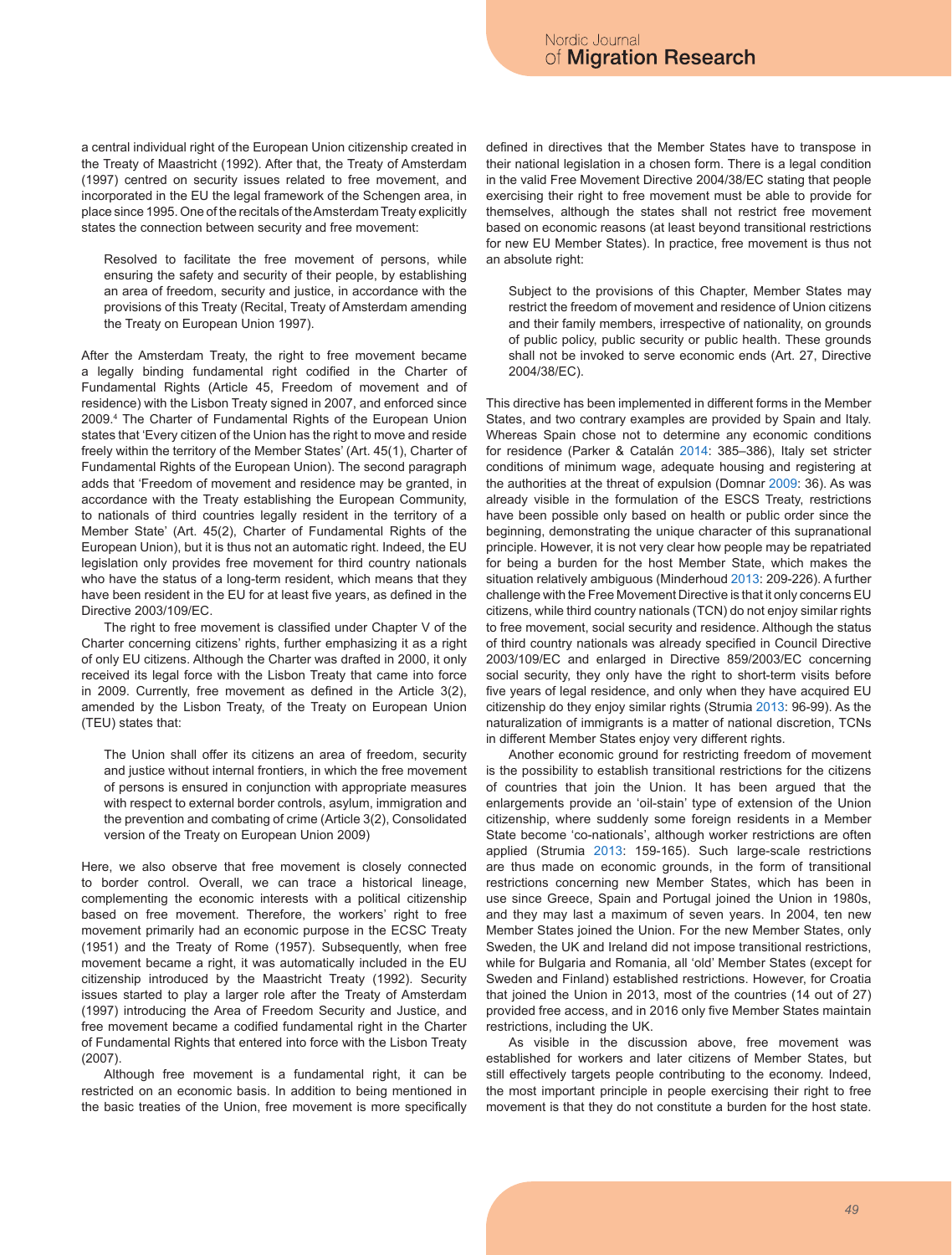This is similar to the transitional restrictions, which Spain even reestablished for Romanian workers in 2011, based on economic concerns.

# **Interplay of security and immigration in the Schengen area**

Perhaps the most detrimental decision with regard to the exclusive character of free movement has been the Schengen agreement that has spurred the creation of the 'Fortress Europe' (Sassen 1999) based on strong exclusion of outsiders. As illustrated above, the legislation concerning free movement is related to the Schengen agreement, which has removed border controls inside the Schengen area, currently including 26 states, four of which are not EU Member States (Iceland, Liechtenstein, Norway and Switzerland). Since the Schengen agreement abolished internal borders in almost the entire EU (UK and Ireland opted out), it is no wonder that security issues received more attention and the external borders of the Union strengthened. Since December 2007, the Schengen area covers 9 out of 10 countries that joined the Union in 2004 (Cyprus being the exception), while Bulgaria and Romania have not yet been accepted in the area due to insufficient control of their non-EU borders. Croatia, which joined the Union in 2013, started its evaluation and monitoring mechanism to join the Schengen acquis in July 2015.

It is also possible for the Schengen states to impose temporary border controls based on security grounds. Therefore, although the EU Member States cannot restrict the right to free movement of EU citizens, they are able to re-establish border controls, as defined in the Article 2(2) of the Convention Implementing the Schengen Agreement (1985):

However, where public policy or national security so require a Contracting Party may, after consulting the other Contracting Parties, decide that for a limited period, national border checks appropriate to the situation shall be carried out at internal borders. If public policy or national security require immediate action, the Contracting Party concerned shall take the necessary measures and at the earliest opportunity shall inform the other Contracting Parties thereof (Article 2(2), Convention Implementing the Schengen Agreement 1985).

Border controls have also been re-established in some countries in autumn 2015 due to the so-called migration crisis, with the main emphasis on the borders where the migrants enter the particular state. In October 2016, the Schengen states applying such restrictions include Denmark, Norway, Sweden, Austria, Germany and France.

In addition to the actual legal principles on free movement, mobility is also related to common European immigration and asylum policies, especially after the abolishment of internal border controls. Originally, common immigration and asylum policy was already envisaged in the Council conclusions in Tampere in October 1999, where the Council stated that:

This freedom should not, however, be regarded as the exclusive preserve of the Union's own citizens. Its very existence acts as a draw to many others worldwide who cannot enjoy the freedom Union citizens take for granted. It would be in contradiction with Europe's traditions to deny such freedom to those whose circumstances lead them justifiably to seek access to our territory. This in turn requires the Union to develop common policies on asylum and immigration, while taking into account the need for a consistent control of external borders to stop illegal immigration and to combat those who organise it and commit related international crimes (Tampere European Council 15–16 October 1999, Presidency Conclusions).

Although the Member States thus committed to granting free movement rights also to TCNs, the process is still unfinished. The Tampere programme was followed by Hague programme in 2004 and Stockholm programme in 2010, which ended in 2014. In contrast, the outlining of common principles has resulted in further restrictions for third country nationals moving in the Union area, thus contributing to the development of the 'Fortress Europe' (Talani 2012: 61-72). The process was launched in 1990 with the Dublin Convention connected to the Schengen Agreement,<sup>5</sup> setting the obligation for an asylum application to be handled in the first country the applicant arrives. Despite certain possibilities for opt-outs, all EU Member States have decided to be a part of the Dublin arrangements. Although Denmark is a part of the Schengen Agreement and the Dublin system, it received an opt-out from Justice and Home Affairs in the Maastricht Treaty, and thus, the country does not participate in the common asylum and immigration decisions. Moreover, Ireland and the UK negotiated an opt-in option in the Amsterdam Treaty. Thus, they may participate in the decisions related to the Area of Freedom Security and Justice on a case-by-case basis, and have decided to be part of the Dublin arrangement.

The Dublin Convention was replaced in 2003 with the 'Dublin II Regulation', the Council Regulation (EC) No 343/2003. In connection to this, the EURODAC system was also established to compare the fingerprints of asylum-seekers and irregular migrants. Dublin III was adopted in 2013 with the Regulation (EU) No 604/2013, also establishing the Common European Asylum System (CEAS). The CEAS was under preparation since 1999 and several harmonization measures were already concluded before the adoption. However, the Member States still have diverging practices in granting asylum, despite the legal provisions on receiving and processing asylum applications. The Dublin system means that the asylum-seekers may be sent back to the European Union country where they originally landed or were registered, which was stipulated already in the first Dublin Convention. However, it is not obligatory, and some countries (e.g., Germany in autumn 2015) have declared that they will not send people back to the Mediterranean countries facing the largest share of immigrants. In 2011, the Court of Justice of the European Union declared that no asylum seeker should be sent back to a Member State in which they would face a risk of inhuman or degrading treatment (case N.S. & M.E. 21 December 2011). This may of course be difficult to determine.

Despite the mentioned measures, no common immigration policy has been drafted till date in the EU. 15 years after the adoption of the Dublin Convention, the EU also adopted a Global Approach to Migration and Mobility in 2005, which is now in its second phase of launch with the Commission Communication COM(2011) 743. It provides a framework of the EU external migration policy, but does not constitute any legal provisions. In addition, the Council adopted the European Immigration and Asylum Pact in 2008, in which the Member States committed to conduct regularizations of irregular migrants only on an individual basis. This helped to put an end to the Spanish and Italian regularization campaigns, which were lamented by the other states, given the area of free movement. The Council agrees in the Pact 'to use only case-by-case regularisation, rather than generalised regularisation, under national law, for humanitarian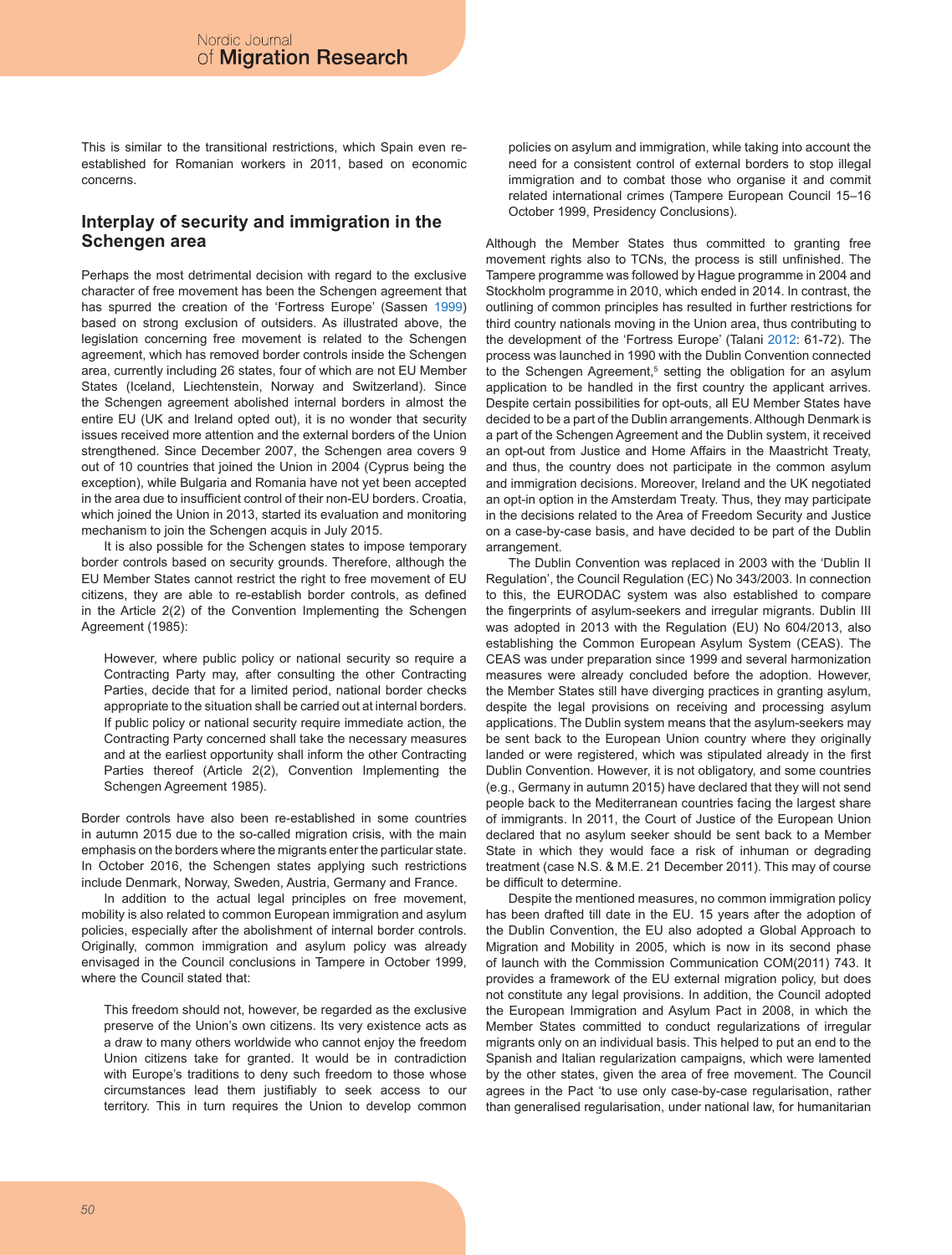or economic reasons' (European Pact on Immigration and Asylum 2008).<sup>6</sup> The Pact was made at the proposal of Nicolas Sarkozy, and it can be considered a further sign of the Fortress Europe development (see also Vogt 2009).

Overall, in order to safeguard the free movement policy, the Member States have introduced the above-described measures to harmonize their immigration policies, but these harmonization efforts have simultaneously led to more exclusive policies at the EU level. The plans to pursue common policies reached their turning point in autumn 2015, when the number of migrants coming to Europe made the question of burden sharing inevitable. This illustration of the origins of the right to free movement demonstrates how free movement is intertwined with several aspects of European integration and questions related to insiders and outsiders. The fact that many countries have started to question the rationale of the Schengen policy and free movement for all can also be regarded as a sign of the lack of solidarity in the case of refugees. Now, in order to leave aside the legal formulations and focus on the limits of justice, the moral foundations of the right of refugees are outlined below.

# **Open borders and refugees**

As was observed above, open borders are also related to who is granted the right to stay in a country. The problems related to responsibility towards 'outsiders' are also tackled by moral philosophers with regard to open borders: who is entitled to membership and who should make that decision based on which criteria? As demonstrated earlier, free movement in the European Union was originally devised as a right of the citizens of the six founding states (France, Germany, Italy, Belgium, Netherlands and Luxembourg) of the ECSC to work in other countries. None of these countries was a major immigration country in the 1950s, and the migration issues have gained major attention only in recent years, when the question of refugees has become more acute. Instead of discussing asylum seekers, I use the term 'refugee' employed by the authors presented below. More specifically, I do not discuss who should be considered a refugee, but focus on state duties towards people who are considered refugees.

We can find several arguments for restricting membership, since there is no global citizenship in sight. There have been extreme propositions where the sphere of justice only works inside a state, except in refugee cases (Walzer 1983), and where borders should be open in order to remedy global inequalities, except in massive refugee cases (Carens 2013; see also Bauböck 2009: 2). In addition, there are other arguments that balance between the duties towards the refugees and the duties towards citizens of a particular state, often privileging the latter (Bauböck 2015a, 394-401; Miller 2007). My aim is not to dwell into the larger discussion on the justification of inclusion or exclusion of people from a certain territory, but I present some views on the refugee policies. In the table below, I have classified some of the prominent accounts on moral duty towards refugees, as I have interpreted them.

*Table 1. Morality of refugee policies in the works of different political philosophers*

|                  | <b>More extensive</b><br>policy | Less extensive<br>policy |
|------------------|---------------------------------|--------------------------|
| Freedom in focus | Joseph Carens                   | David Miller             |
| State in focus   | Rainer Bauböck                  | Michael Walzer           |

All of these authors argue that there is some duty to accept refugees, but while Miller and Walzer consider that the policies must be restricted in accordance with communal self-determination, Carens and Bauböck argue that the moral duty should be more extensive than it currently is. At the other dimension, whereas Carens considers that free movement is based on human freedom, Miller argues for the prevalence of freedom inside a state. Similarly, although both Walzer and Bauböck claim that state system is the core factor, Walzer regards the duty to refugees as not surpassing the duty to the community, while Bauböck considers the duty to refugees more pressing. It is noteworthy that Walzer's main work, where he discusses the question of refugees was written in 1983 (although he has referred to refugees also in his later writings). Rainer Bauböck regards that there are strong claims to grant asylum, and the duties stem from being responsible for the situation or being in the best position to help (Bauböck 2009: 26-28). Moreover, he also proposes that the liberal democracies assist the 'burdened societies' and promise free movement once they have become stable democracies (Bauböck 2015a: 400-401).

As we can observe, there are several options on where to draw the line. David Miller lists three arguments employed as the basis of a restricted sphere of justice: 'cooperative practice', 'political coercion' and 'common identity' views (Miller 2012: 277). Rainer Bauböck, in contrast, focuses on democratic self-determination as the basis of restrictions (Bauböck 2009: 2-3). In this, he separates three views on where to draw the line: 'all affected interests' (AAI), 'all subject to political coercion' (ASC) and stakeholder principle, which is the one he supports (Bauböck 2015b: 820-839). The views of Miller and Bauböck are somewhat complementary, since cooperative practice is based on mutual advantage for all affected interests (cf. Rawls 1973); political coercion is based on the view that only people subjected to political coercion are entitled to certain social goods (cf. Dworkin 2000), while the common identity (cf. Hume 1896) and stakeholder principle are rather different. While the common identity view is more exclusionary, stakeholder principle relies on the assumption that people are interested in the membership for instrumental and intrinsic reasons and that they have an interest in preserving the polity they seek to enter. While Miller argues that the modern state comprises of all these features, Bauböck considers that the AAI and ASC principles are both too over-inclusive and under-inclusive to provide any guidance (Bauböck 2015b: 820-839).

Miller tries to deal with the impossibility of global justice and argues that the sphere of distributive justice may enlarge while economic cooperation or regional identities take shape (Miller 2012: 163-164). An example of such pursuit is the European Union, with cooperation, coercive practices and some sense of common identity emerging at the regional level. In accordance with Miller's theory, the citizens of this community also share more extensive rights than outsiders, but he does not specify what justifies such exclusionary practices. Moreover, Miller argues that it is up to the state whether they accept refugees:

the duty we are considering is a duty either to prevent rights violations being inflicted by third parties (if the refugees are fleeing violence or political persecution) or to secure the rights of people where others have failed in their responsibility (if the refugees are escaping food shortages caused by economic mismanagement, say). Such duties are weaker than the negative duty not to violate human rights oneself, and arguably weaker than the positive duty to secure the rights of those we are specifically responsible for protecting. At the limit, therefore, we may face tragic cases where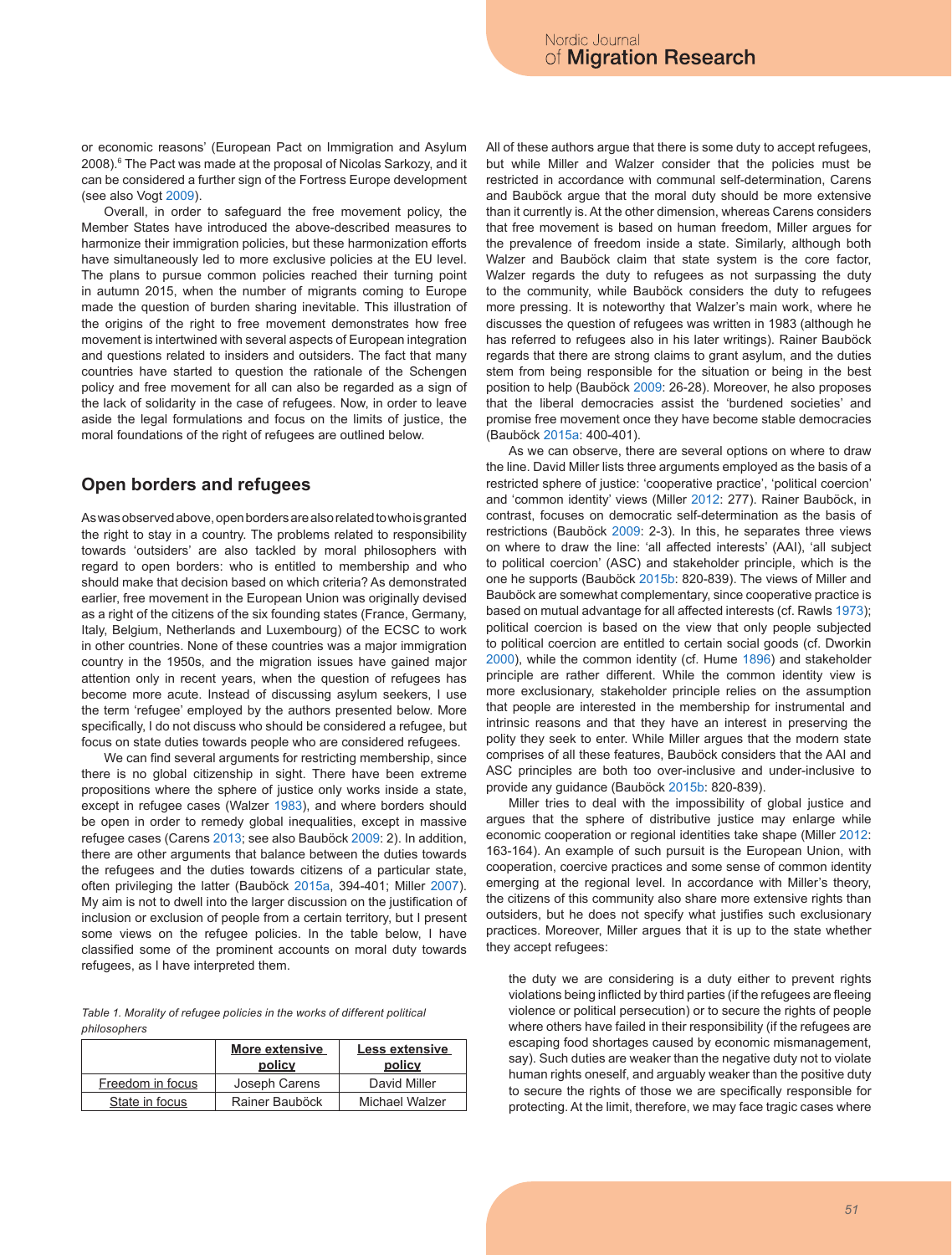the human rights of the refugees clash with a legitimate claim by the receiving state that its obligation to admit refugees has already been exhausted (Miller 2007: 227).

This would mean that states have a stronger duty towards their own citizens and the claims of refugees could be rejected. Miller considers that states may reject taking refugees since they have a stronger duty towards their own citizens, while Bauböck considers political refugees in need of asylum being the most urgent cases. Bauböck maintains that asylum seekers are not stakeholders in the new countries, in the sense that they have links to them or some other countries are responsible for their situation (Bauböck 2009: 26-27). In the current context, it can be asked whether the asylum seekers should be distributed evenly in the European Union – which was indeed agreed in autumn 2015 but has not been implemented – since the EU is collectively in the best position to help, even if some would have a preference to live in a particular country. In principle, the European Union appears to hold Bauböck's view, but it has failed to realize the sharing of the burden. Of course, not all transferred people are granted asylum, but a successful transfer process would smoothen the processing of applications.

Joseph Carens has also discussed the question of morality in terms of receiving refugees, in which he divides the main responsibilities into three groups. These include causal connection, humanitarian concern and the normative presuppositions of the state system, based on the claim that the other states have a duty to provide a place if the refugees' society has failed them (Carens 2013: 195-196). Carens criticizes the current refugee system based on non-refoulement, geographical proximity and occasional generosity (Carens 2013: 216). This means, firstly, that the policies are based on the norm that people cannot be returned to dangerous circumstances. Furthermore, the neighbouring countries bear the largest share and the richest countries only provide occasional asylums. Although he deems that it is easiest for people to return home from a nearby refugee camp, it is morally questionable that the poor neighbouring countries pay the highest price.

As Carens points out, the immigrants from the Middle Eastern region are considered a threat to the Western values, while simultaneously those countries are the ones that host the largest numbers of refugees, and the richer countries are trying to find ways to keep them out (Carens 2013: 220). In this regard, Paul Collier has also suggested that more emphasis should be put on the neighbouring refugee camps to which people could also be returned. The European refugee policy, where one may be able to obtain asylum only by risking their lives on a boat or in a truck, is perverse and only provides aid for the marginal number of people who manage to pay to the trafficker and then stay alive until they reach Europe (Collier 2015). Paul Collier has also proposed that refugee camps should be a place for people to stay in dignified conditions and work until they can return home (Collier 2015). However, the situation in the Middle East is not likely to be resolved very soon and not everyone would be willing to wait until they can return home, which may not even exist anymore. In addition, the UN has reported that 13 million children are not attending school because of conflicts in the Middle East (UNICEF 2015). This alone shows that the refugee camps are not a functional long-term solution, at least in their current form.

Carens also considers that refugees are not entitled to choose where they can settle, although their preference should also play a role (Carens 2013: 217-224). His proposal for making the refugee policy just is that refugees had a similar right to resettlement as they have the right to non-refoulement to their violent countries of origin, but that would pose significantly more stringent obligations for the states, which is unlikely to be accepted by those states (Carens 2013: 217-224). Therefore, instead of living for years in a refugee camp, they should have a right to resettle in another country. This right would be valid until the conflict is resolved or permanently, if the conflict continues and they wish to stay. This view is based on Carens's account of social membership being the basis for citizenship (Carens 2013: 160).

A completely opposite view is presented by Michael Walzer, who considers that states may decide not to accept immigrants in their area, although he argues that the 'claim of asylum is virtually undeniable' and simultaneously acknowledges that 'the right to restrain the flow remains a feature of communal self-determination' (Walzer 1983: 51). Therefore, although he maintains that all refugees have the right to asylum, no community has a duty to provide this right unless they are responsible for the situation or have an ideological or an ethnic affinity with the refugees (Walzer 1983: 49). For Walzer, the right of communities to self-determination then surpasses the rights of those people, for whom no one in particular may have a duty to help.

In the European Union, no state can be accused of being the culprit for the conflicts in the Middle East and there are no obvious ideological or ethnic affinities with the refugees. Walzer admits that he has no answers on where to draw the line, and neither do the politicians in Europe. Walzer also makes a topical point: 'Why mark off the lucky or the aggressive, who have somehow managed to make their ways across our borders, from all the others?' (Walzer 1983: 51). In his view, typical refugee policies thus benefit those who have the means and the strength to take a dangerous illegal route, whilst the people who not able to leave may be ignored.

In a similar vein, in an article published in 2001, Walzer emphasizes the view that refugees do not have a right to settlement, but have a right to get help (Walzer 2001: 30-31):

Maybe the fundamental human right of refugees is not to be admitted here or there but simply to be helped. Help can take different forms: political or military intervention to change the conditions that forced the refugees to flee in the first place, so that they can go home; the movement of resources into their home country, so that they can make a decent life there; some degree of international supervision, by agencies more committed to global egalitarianism than any that now exist, to guarantee their rights at home or to organize economic assistance.

Again, this is of little help in the current refugee situation in Europe. Although other states are intervening in the conflict zones, such military interventions are unlikely to make the conditions habitable for people to stay there. In Walzer's thinking, it would thus be better to stay in the national context in the matters of distributive justice, as illustrated above. The sphere of distributive justice should have certain features, including shared economic, social, and cultural infrastructure; communal provision in terms of welfare; equality of opportunity; and strong democracy (Walzer 1986: 136-150). According to Walzer, distributive justice should thus be limited to the sphere of traditional nation-states, and not even the European Union should qualify as a provider of distributive justice. Walzer has also discussed the status of the Union, which does not fall into any category of institutions providing distributive justice. Although the Union is not able to provide distributive justice to immigrants, along with the internal free movement in the Union, it is likely to become an immigrant society as a whole (Walzer 1997: 50). Overall, Walzer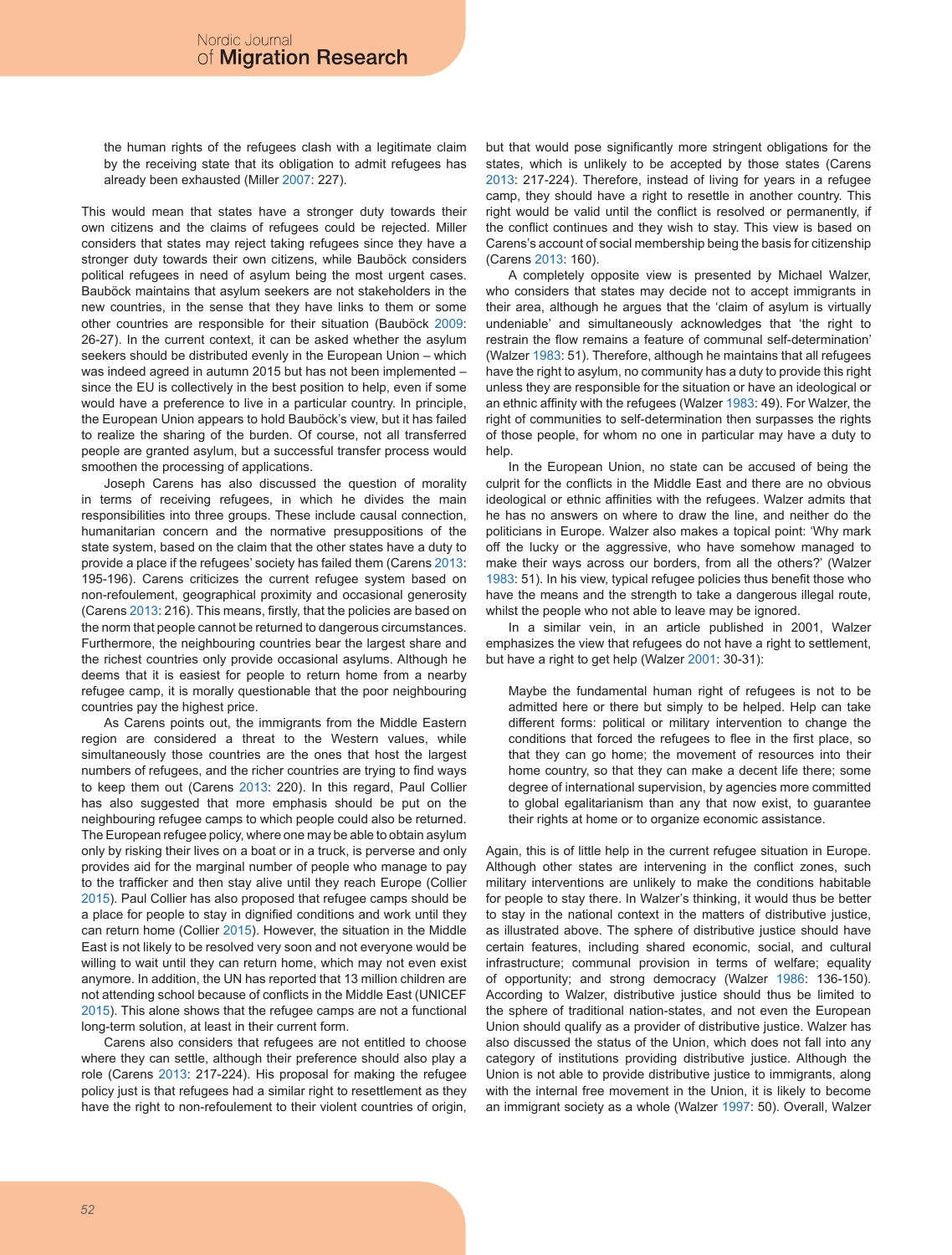appears to support the national focus in refugee matters, which seems to be the preferred option also in some EU Member States.

As we can see here, there are strong moral claims for granting asylum, but the sovereign states also have a freedom to choose whom to let in. In the European Union, this is not entirely the case anymore with regard to EU citizens. Certainly, the process of establishing a common asylum policy should now be finalized; if it does not oblige states to more restrictive policies (see also Attinà 2015). As Paul Collier and Joseph Carens have outlined, we should pay attention to the refugee camps in the neighbouring countries, but in the absence of dignified conditions, people coming to Europe cannot be returned there.

The European Union appears to mostly follow Bauböck's model, where the duties towards refugees are pressing. The principle that the Union seems to advocate in this case is that people in need should be helped, as long as the Union is in the best position to help. This is also reiterated in the speeches of the European leaders. For example, the High Representative Federica Mogherini stated at a press conference after the terrorist attacks in Paris, '[w]e have a duty to protect those in need of protection that are escaping from the very same threats that we are facing in Europe today' (Mogherini 2015).

The best available option appears be that Member States establish a common approach in the European Union and distribute the asylum-seekers evenly in the Union, something also put forward by the European Commission in autumn 2015 (European Commission 2015). However, the realization has failed. Such proposals were already made in 1994 by Germany with regard to the refugees of that time, but the efforts have still not resulted in binding and permanent arrangements. Also in 2001, a Council Directive on Temporary Protection in the Case of Mass Influx 2001/55/EC (Article 26(1)) outlined non-binding measures, where moving people enjoying temporary protection from one place to another requires agreement both from the receiving state and the people concerned (Thieleman & Dewan 2007: 163-164). Still, it appears that the agreement of the asylum-seekers has been considered non-binding in the currently outlined transfers.

One of the incentives for the aspired quotas seems to be to lessen the incentive of people risking their lives to cross the border to the Union, as they no longer can decide where to seek asylum. The relocated people only have the right to reside in the specified country, and '[t]he Commission has also recommended to Member States that they consider imposing reporting obligations on relocated persons applying for asylum and only providing material reception conditions (providing food, housing and clothing only in kind)' (European Commission 2015). In other words, people are de facto obliged to stay in the particular country in order to receive social assistance.

In general, reducing the number of irregular migrants appears to be considered more important than providing a possibility for people to legally enter the Union, an approach that was strengthened in the recent legislative proposal by the Commission introducing passport control whenever Schengen external borders are crossed (COM(2015) 670 final). The Union thus argues for a more stringent control in order to stem the numbers of migrants, even at the price of free movement. Although most of the Union measures with regard to the migration numbers have been internal, they also involve external relations. For example, the Union also provided financial help to Turkey in hosting Syrian refugees, but the primary incentive appeared to have better control of the Turkish borders in exchange for progress in the Turkish enlargement process. In March 2016, Turkey and the EU also agreed on a deal where the Union would resettle one Syrian refugee for every Syrian returned to Turkey from

Greece, which however was not immediately implemented due to resource difficulties in Greece (BBC 20 March 2016). This was arguably made in the hope of stemming the number of migrants taking the dangerous sea route, and despite harsh criticism, the agreement has "reached cruising speed" in autumn 2016 (European Commission 2016b).

# **Conclusion**

Although free movement policies are intended to facilitate mobility inside the Union, they are closely connected to immigration and asylum policies. For example, certain states have lamented the other EU states' regularizations of irregular migrants (Finotelli & Arango 2011: 495-515). Such measures may make the 'Other' become more European, and this allegedly deteriorates the sense of unity. With the European Pact of Immigration and Asylum adopted in 2008, states, inter alia, committed to stop large-scale regularizations of irregular immigrants. This and other common EU-level restrictions in immigration policies further strengthen the exclusive nature of the Union. This is the major contradiction in the EU efforts observed in the legal overview in this article: harmonization simultaneously leads to exclusion. Moreover, the fact that people move freely in the European Union may also make citizens more negative towards immigration in general (Tonkiss 2013), although the purpose of internal free movement has been quite the opposite.

Europe is already a multicultural area and there is already much juxtaposition between the EU citizens with extensive rights and the rest. Alleviating this juxtaposition may sound impossible in the current European Union, where the restoration of the fully functioning Schengen system requires strengthening of the external borders. In the words of Commissioner Avramopolous: 'indeed an internal area without border controls is only possible if we have a strong protection of our external borders' (European Commission 2016a). The fact that the European Union has been able to agree on certain common principles shows that there is some solidarity with regard to burden sharing when the area of free movement is at stake. In contrast, agreeing on common principles has been all but easy and has put the solidarity of the Union under serious stress. In the end, the most important issue would be to try to provide equal opportunities for people, despite the morally arbitrary fact of where they have been born.

**Saila Heinikoski** is a doctoral student at the Department of Philosophy, Contemporary History and Political Science at the University of Turku, Finland. Her dissertation examines the moral attitudes related to free movement in the European political argumentation. Her research interests include political morality, integration of the European Union, security and migration policies in the EU. Her articles on the subject have been published, inter alia, in the *Journal of Ethnopolitics and Minority Issues in Europe 1/2015, Finnish Journal of Romanian Studies 1/2015, Siirtolaisuus–Migration 4/2015 and Kulttuurintutkimus 1/2016.*

### **Notes**

1. Everyone holding a citizenship of any of the 28 Member States of the European Union is an EU citizen. This is problematic in the sense that the countries have very varying practices in granting citizenship (see e.g. Strumia 2013).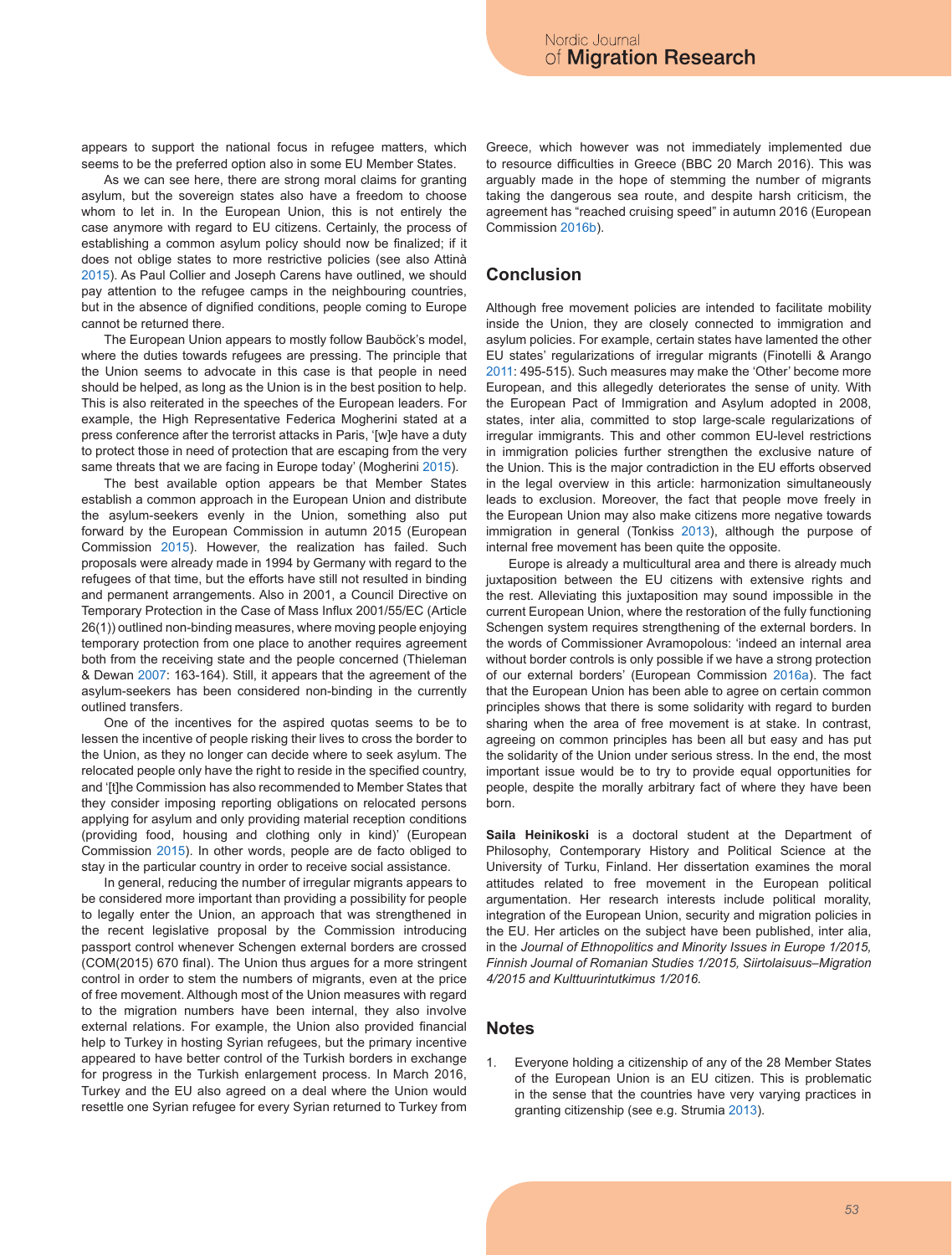- 2. Restrictions for free movement also exist between German *Länder*, especially in the so-called *Duldung* cases of temporary suspension of deportation (Castañeda 2010).
- 3. Of course, whilst there might not be any border controls, the access to social services, healthcare etc., is strictly controlled.
- 4. Lisbon Treaty followed the failed constitutional treaty, removing the previous pillar structure of the Union and creating an obligation to even military assist other Member States, among other issues.
- 5. While the Schengen Agreement abolished border control between the signatories, the Dublin Convention related to

### **References**

Atger, AF 2008,' The Abolition of Internal Border Checks in an Enlarged Schengen Area: Freedom of movement or a web of scattered security checks?' *CEPS Challenge Paper,* 8.

- Attinà, F 2015, 'Immigrazione: Il Merito Di Angela Merkel', *Affari Internazionali,* 1 September.
- Bauböck, R 2015a, 'From Moral Intuition to Political Change: On Joseph Carens's Theory of Social Membership and Open Borders. Review Symposium on Joseph Carens: The Ethics of Immigration', *Political Theory*, vol. 43, no. 3, pp. 394-401, DOI: 10.1177/0090591715580072.
- Bauböck, R 2015b, 'Morphing the Demos into the Right Shape. Normative Principles for Enfranchising Resident Aliens and Expatriate Citizens', *Democratization*, vol. 22, no. 5, pp. 820- 839, DOI: 10.1080/13510347.2014.988146.
- Bauböck, R 2014, 'The Three Levels of Citizenship within the European Union', *German Law Journal*, vol. 15, no. 5, pp. 751- 763.
- Bauböck, R 2009, 'Global Justice, Freedom of Movement and Democratic Citizenship', *Archives Européennes De Sociologie*, vol. 50, no. 1, pp. 1-31, DOI: 10.1017/S000397560900040X.
- BBC 2016, 'Migrant crisis: EU-Turkey deal comes into effect', 20 March 2016.
- Carens, JH 2013, *The ethics of immigration,* Oxford University Press, Oxford.
- Carrera, S & Guild, E 2015, 'Can the new refugee location system work? Perils in the Dublin logic and flawed reception conditions in the EU', *CEPS Policy Brief*, no. 332, October 2015.
- Castañeda, H 2010, 'Deportation Deferred: "Illegality", Visibility, and Recognition in Contemporary Germany', in *The deportation regime: sovereignty, space, and the freedom of movement*, eds. N De Genova, N Peutz, Duke University Press, Durham, pp. 245-261.
- Collier, P 2015, 'Beyond the Boat People: Europe's Moral Duties to Refugees', *Social Europe*, 15 July.
- Domnar, A O 2009 'When the East Goes West : Romanian Migrants in Italy or How to Deal with Mobility Issues in the EU 27', *Romanian Journal of Political Science*, vol. 9, no. 1: 29–46.
- Dworkin, R 2000, *Sovereign Virtue: The Theory and Practice of Equality*, Harvard University Press, Cambridge & London.
- European Commission 2015, 'Refugee Crisis Q&A on Emergency Relocation, Brussels, 22 September 2015.
- European Commission 2016a, 'Back to Schengen: Commission proposes Roadmap for restoring fully functioning Schengen system', Brussels, 4.3.2016.
- European Commission 2016b, 'Letter from President Juncker to the President and the Members of the European Council on

asylum-seekers, who were obligated to lodge their asylum claim in the first signatory state. Currently, Dublin III Regulation applies to all EU Member States (and Iceland, Liechtenstein, Switzerland and Norway), except for Denmark, which has an opt-out from issues related to the Area of Freedom, Security and Justice.

6. In addition to EU legislation, the Member States are naturally bound by international law, such as the UN Refugee Convention (1951).

progress in the implementation of the Facility for Refugees in Turkey', Brussels, 17.10.2016.

- Favell, A 2008, *Eurostars and Eurocities: Free Movement and Mobility in an Integrating Europe*, Malden, Blackwell.
- Finotelli, C& Arango J2011, 'Regularisation of Unauthorised Immigrants in Italy and Spain: Determinants and Effects', *Documents d'Anàlisi Geogràfica*, vol. 57, no. 13, pp. 495-515.
- Hume, D 1896, *A Treatise of Human Nature*, ed with an analytical index LA Selby-Bigge, Clarendon, Oxford.
- Huysmans, J 2000, 'The European Union and the Securitization of Migration', *Journal of Common Market Studies*, vol. 38, no. 5, pp. 751-777.
- Huysmans, J 2006, *The Politics of Insecurity: Fear, Migration and Asylum in the EU*, Routledge, London.
- Kingsley, P 2016 'UN backlash against call to scale back Geneva convention on refugees', *The Guardian*, 6.1.2016.
- Maas, W 2007, *Creating European Citizens*, Roman & Littlefield, Lanham.
- Miller, D 2012, *Justice for Earthlings: Essays in Political Philosophy*, Cambridge University Press, Cambridge.
- Miller, D 2007, *National Responsibility and Global Justice*, Oxford University Press, Oxford.
- Minderhoud, P 2013, 'Directive 2004/38 and Access to Social Assistance Benefits', in *The Reconceptualization of European Union Citizenship*, ed E Guild, T Kostakopoulou & C Gortázar, Brill NV, Leiden pp. 209-226.
- Mitsilegas, V, Monar J & Rees W 2003, *The European Union and Internal Security; Guardian of the People?* Palgrave Macmillan, Basingstoke.
- Mogherini, F 2015, 'Remarks by High Representative/ Vice-President Federica Mogherini at the press conference following the Foreign Affairs Council', Brussels 16.11.2015.
- O'Keeffe, D 1998, 'Freedom of Movement for Workers in Community Law: Accomplishments and Prospects', in *Thirty Years of Free Movement of Workers in Europe*, ed European Commission, pp. 20-32.
- Parker, O & Catalán, ÓL 2014 'Free Movement for Whom, Where, When? Roma EU Citizens in France and Spain', *International Political Sociology*, vol. 8, no. 4, pp. 379–395. DOI: 10.1111/ips.12069.
- Rawls, J 1973, *A Theory of Justice*, Oxford University Press, London.
- Recchi, E 2013, *Senza Frontiere. La Libera Circolazione Delle Persone in Europa*, Mulino, Bologna.
- Sassen, S 1999, *Guests and Aliens*, New York, New Press.
- Sidorenko, OF 2007, *The Common European Asylum System: Background, Current State of Affairs, Future Direction*, Cambridge University Press, The Hague & Cambridge.